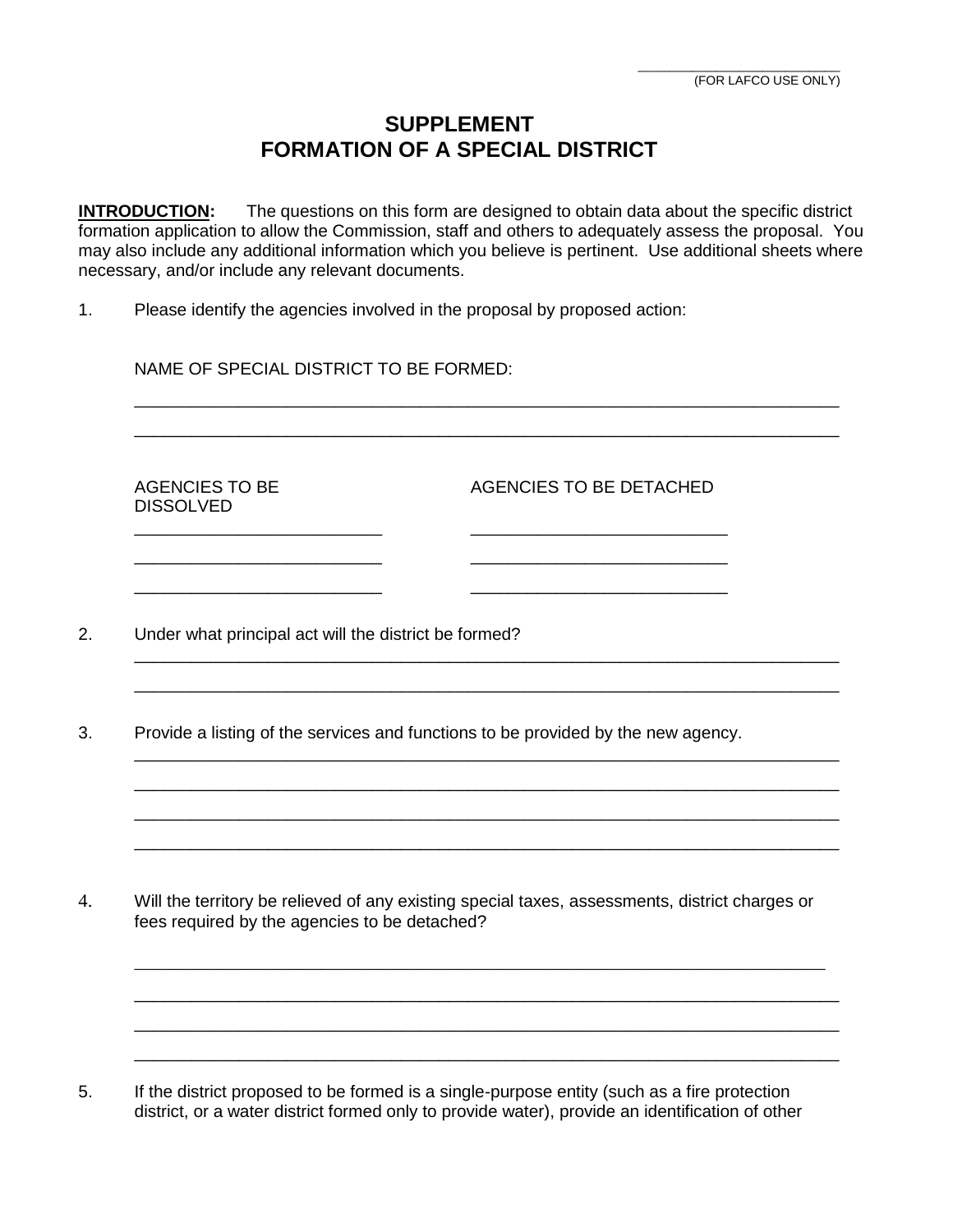multiple purpose districts within the area and a description as to why a single entity is the preferred choice.

\_\_\_\_\_\_\_\_\_\_\_\_\_\_\_\_\_\_\_\_\_\_\_\_\_\_\_\_\_\_\_\_\_\_\_\_\_\_\_\_\_\_\_\_\_\_\_\_\_\_\_\_\_\_\_\_\_\_\_\_\_\_\_\_\_\_\_\_\_\_\_\_\_\_

\_\_\_\_\_\_\_\_\_\_\_\_\_\_\_\_\_\_\_\_\_\_\_\_\_\_\_\_\_\_\_\_\_\_\_\_\_\_\_\_\_\_\_\_\_\_\_\_\_\_\_\_\_\_\_\_\_\_\_\_\_\_\_\_\_\_\_\_\_\_\_\_\_\_ \_\_\_\_\_\_\_\_\_\_\_\_\_\_\_\_\_\_\_\_\_\_\_\_\_\_\_\_\_\_\_\_\_\_\_\_\_\_\_\_\_\_\_\_\_\_\_\_\_\_\_\_\_\_\_\_\_\_\_\_\_\_\_\_\_\_\_\_\_\_\_\_\_\_ \_\_\_\_\_\_\_\_\_\_\_\_\_\_\_\_\_\_\_\_\_\_\_\_\_\_\_\_\_\_\_\_\_\_\_\_\_\_\_\_\_\_\_\_\_\_\_\_\_\_\_\_\_\_\_\_\_\_\_\_\_\_\_\_\_\_\_\_\_\_\_\_\_\_

## 6. PLAN FOR SERVICES:

For each item identified for a change in service provider, a narrative "Plan for Service" (required by Government Code Section 56653) will be required. This plan shall, at a minimum, respond to each of the following questions and be signed by the proponents of the change.

- 1. A description of the level and range of each service to be provided to the territory through the formation process.
- 2. An indication of when the service can be feasibly extended to the territory.
- 3. An identification of any improvement or upgrading of structures, roads, water or sewer facilities, other infrastructure, or other conditions the new district would need to impose upon the territory.
- 4. The estimated cost of extending the service and a description of how the service or required improvements will be financed. A discussion about the sufficiency of revenues to fund the anticipated service is also required.
- 5. An indication of whether the territory is or will be proposed for inclusion within a proposed improvement zone/district, assessment district, or community facilities district.
- 6. If retail water service is to be provided through this change, provide a description of the timely availability of water for projected needs within the area based upon factors identified in Government Code Section 65352.5 (as required by Government Code Section 56668(k)).
- 7. Copies of the feasibility study for the formation of the District. The feasibility study must outline the anticipated structure of the governing body and provide, at a minimum, a projected five-year budget for revenues and expenditures. The budget presented will need to indicate the source and amount of revenues and expenditures based upon services to be provided. Please note that the new district may receive a "share" of the property tax revenues generated within the boundaries but that share depends on the types of services to be offered by the District, the previous sources of those services if any, and the historic cost to provide the services to be absorbed. No new taxes can be imposed by the creation of the District unless two-thirds of the voters approve the proposal.